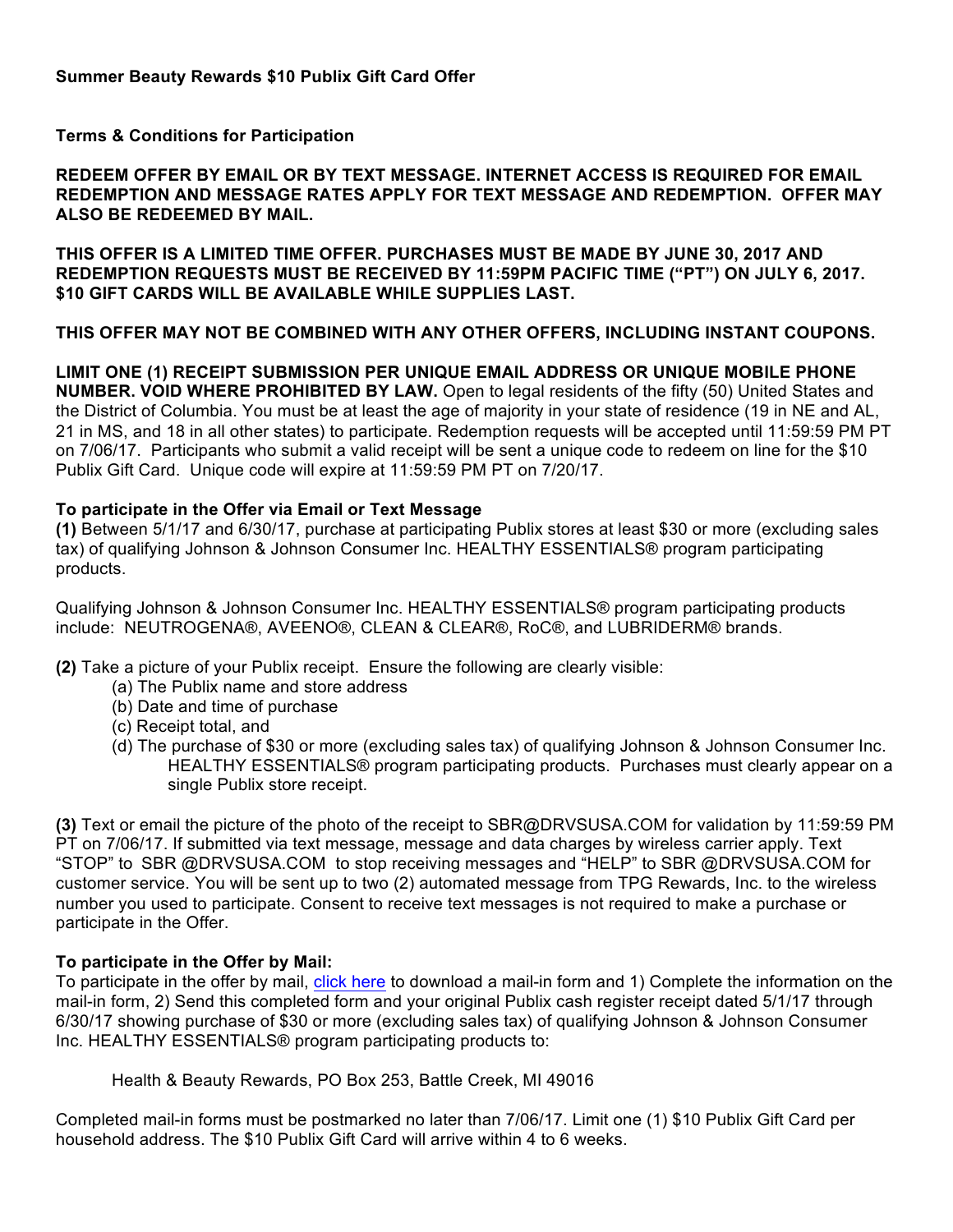## **Consumer notification process: VIA TEXT OR EMAIL:**

**(1)** Shortly after the receipt of a submission, you will be sent a text message or email response confirming the submission has been received and that it is being reviewed. Validation of the submission can take up to 24 hours.

**(2)** If a submission is deemed valid, you will be sent one (1) additional text message or email response from TPG Rewards, Inc. to the mobile number or email address used to submit the receipt. You will be sent a unique code and a link to a code redemption site, where you will provide your mailing information so that the \$10 Publix Gift Card can be mailed to you via United States Postal Service. The \$10 Publix Gift Card will arrive within 4 to 6 weeks. The unique code to receive the \$10 Publix Gift Card will expire at 11:59:59 PM PT on 7/20/17.

**(3)** If a submission is deemed invalid, you will be sent an automated text message or email from TPG Rewards, Inc. to the mobile number or email address used to submit, indicating that the submission is invalid, the reason why it is invalid, and directions on how to resubmit the receipt, assuming that all purchase requirements are met. The person submitting a receipt for validation will be deemed the Offer recipient.

**(4)** Offer is only available on products purchased with cash or cash equivalent (no points or other nonmonetary purchase methods.) Receipts or unique codes obtained through unauthorized means or illegitimate channels will be void. Receipts and unique codes cannot be sold, traded, auctioned or bartered; all of which will be void. Duplicate requests and requests from resellers, dealers/distributors, their employees or warehouse facilities, groups, clubs or organizations will be void.

**(5)** Terms and conditions apply to use of \$10 Publix Gift Cards. The \$10 Publix Gift Card does not have an expiration date.

**(6)** Limit one (1) \$10 Publix Gift Card per household address. No substitutions or transfers permitted except by Sponsor which reserves the right to substitute an item of comparable or greater value. The \$10 Publix Gift Card may not be redeemed for cash.

## **VIA MAIL:**

**(1)** Once the mail-in form and receipt submission is received and deemed valid, the \$10 Publix Gift Card will be mailed to you via United States Postal Service. The \$10 Publix Gift Card will arrive within 4 to 6 weeks.

**(2)** If a submission is deemed invalid, you will be mailed a response from TPG Rewards, Inc. to the address you provided on your mail-in form indicating that the submission is invalid, the reason why it is invalid, and directions on how to resubmit the receipt, assuming that all purchase requirements are met. The person submitting a receipt for validation will be deemed the Offer recipient.

**(3)** Offer is only available on products purchased with cash or cash equivalent (no points or other nonmonetary purchase methods.) Receipts or unique codes obtained through unauthorized means or illegitimate channels will be void. Receipts and unique codes cannot be sold, traded, auctioned or bartered; all of which will be void. Duplicate requests and requests from resellers, dealers/distributors, their employees or warehouse facilities, groups, clubs or organizations will be void.

**(4)** Terms and conditions apply to use of \$10 Publix Gift Cards. The \$10 Publix Gift Card does not have an expiration date.

**(5)** Limit one (1) \$10 Publix Gift Card per household address. No substitutions or transfers permitted except by Sponsor which reserves the right to substitute an item of comparable or greater value. The \$10 Publix Gift Card may not be redeemed for cash.